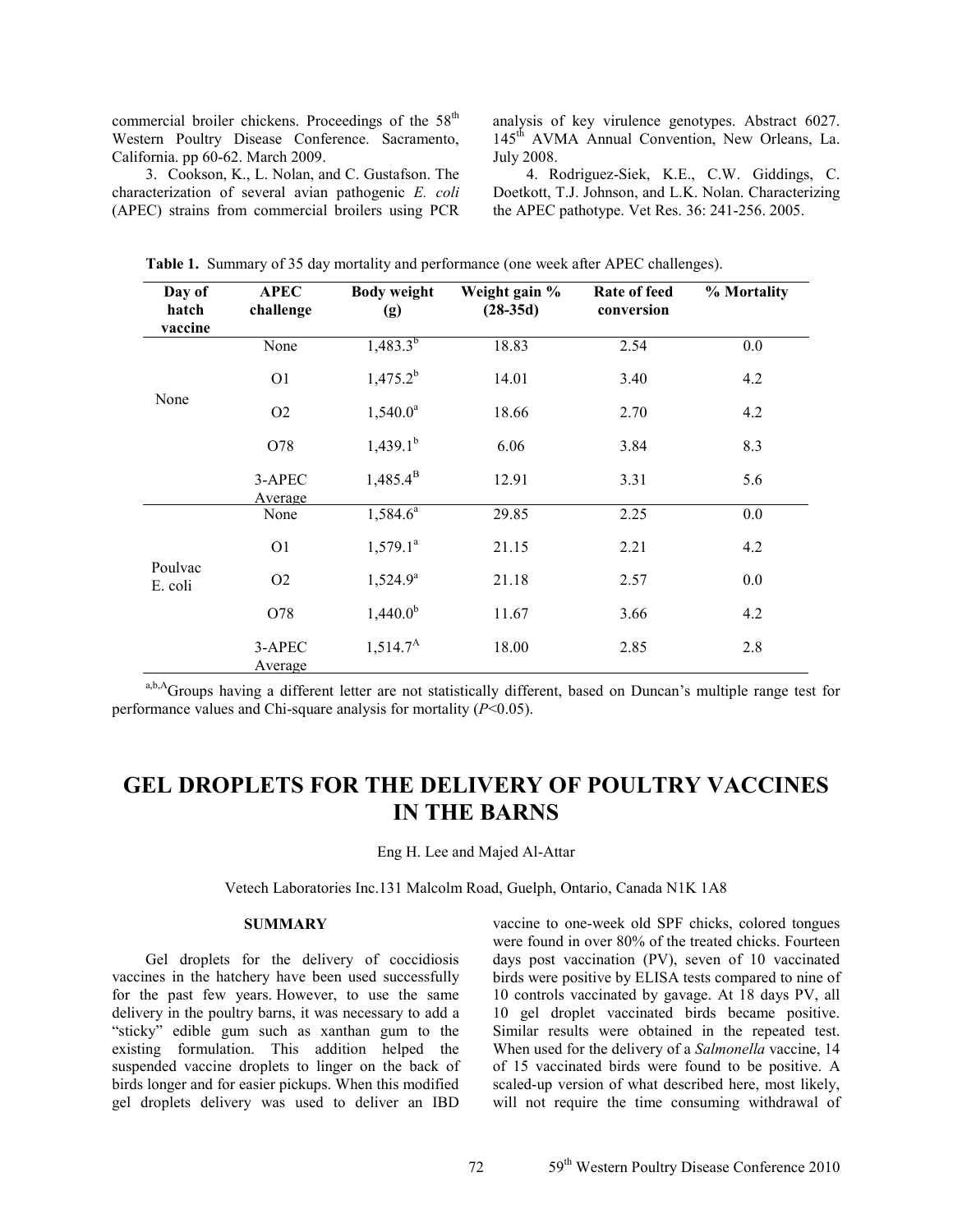chlorine from the water before vaccination, and take away the worry of the same disinfectant that might cause vaccine failures after the water is restored.

Generally poultry vaccines are either live or inactivated and they may require different routes of administration. The most common methods are: Through drinking water, spraying, subcutaneous, or intramuscular routes (4). Sometimes, consideration for the routes of infection is the most natural for the application of the vaccine to stimulate good immune response. Poxvirus vaccines, for example, must be given in a manner that causes the vaccine to penetrate the skin  $(2)$ .

The oral route of vaccination via drinking water is a common practice in administering live viral, bacterial, and parasitic vaccines for poultry. Usually, successful drinking water vaccination requires a lengthy preparatory procedure and many precautions to be considered before, during, and after vaccination. All these are needed in addition to the importance of maintaining the quality drinking water for vaccine administration (3). Two main concerns or disadvantages with water vaccination are: The uneven vaccine distribution affecting the amount of intakes and the inactivation of the vaccine before it is ingested. Added to these, the laborious steps that must be followed to achieve successful drinking water vaccination and the large quantity of water that must be used  $(3)$ .

Vaccines to protect against common poultry diseases such as infectious bursal disease (IBD) and salmonellosis are good examples of orally administered poultry vaccines. Many types of IBD vaccines are now available; the live attenuated, the immune complex vaccine, or the inactivated oil-emulsion adjuvanted vaccines (8,6). Although these IBD vaccines can be administered by subcutaneous or *in ovo* injection or by spray, the most common route of administration is still through drinking water.

The use of gel droplets spray delivery system as a method of vaccinating chicks as well as turkey poults against coccidiosis in hatcheries and barns have been used successfully for many years (5,7). The ease, the uniformity of delivering the coccidial vaccine and the efficacy of the vaccination procedure as shown by the improvement of feed efficiency (7) may reflect the protection obtained against the clinical disease after vaccination. The present work is an extension for the use of the gel droplets spray method to replace the more laborious method of the drinking water vaccination of chicken against IBD and *Salmonella*. This method may be extended to replace the water vaccination for a number of other viral and bacterial diseases in the poultry houses. Therefore the aim of this study is to explore the possibility of replacing water vaccination by the gel droplets delivery system.

## **MATERIALS AND METHODS**

**Experimental chickens.** Broiler chicks were hatched in our laboratory from specific pathogen free (SPF) eggs obtained from Sunrise Farm Inc. and were used throughout the experiments. The chicks were placed in single-use cardboard boxes and housed in a disinfected isolated quarter. Feed and water were supplied *ad libitum*.

**The gel diluent.** The Gel-sprayed vaccines were delivered with 1.3% of the 60/40 gel diluent of Vetech Laboratories Inc. and 0.1% of xanthan gum was added ( Lee, USA Patent pending).

**IBD virus (IBDV) vaccine preparation.** Vaccine stabilizer was prepared by suspending 0.7 g of skim milk powder (Bermudez and Stewart-Brown, 2003) in 250 mL of distilled water. The lyophilized 2500 doses IBDV vaccine (S-706, Merial, Canada) was first dissolved in 5 mL distilled water and 2 mL of this reconstituted vaccine were added to the 250 mL of stabilizer to make a total of 1,000 doses. To this mixture a suspension of *E. acervulina* was added as markers for vaccine take at 300 oocysts per bird for Experiment 1. Inoculation of control birds was performed by using two 1 mL syringes to withdraw 0.75 mL of each of this vaccine suspension with constant agitation. For the gel droplets, about 6.2 g of gel diluents and 0.2 g of food color were then added and all mixed into a suspension and transferred to a 500 mL hand sprayer.

**Experiment 1. IBD gel-spray vaccination.** A total of 25 SPF chicks were used in this experiment. Control blood samples of 0.5 to 0.7 mL were collected from the jugular vein of 10 randomly selected chicks a day before vaccination. At seven days of age the 25 birds were divided into three groups and vaccinated as follow. Chickens in group 1 (six birds) were vaccinated by water gavage of reconstituted IBDV vaccine. Chickens in group 2 (six birds) were vaccinated by gavage of the gel-spray containing IBDV vaccine. Chickens in group 3 (13 birds) were vaccinated by droplets spraying of gel containing the IBDV vaccine.

**Vaccine Take.** The presence of coccidial infection was used as an early indicator for possible IBDV vaccine take in Experiment 1. One bird each from groups 1 and 2 and two birds from group 3 were examined on Day 5 post inoculation (PI) for the present of lesions in the duodenum. The rest of the birds were examined for the present of oocysts in their fecal samples collected on Day 6 PI.

**Experiment 2. IBD gel-spray vaccination.** The IBDV vaccine was prepared as in Experiment 1 except Immucox® (Vetech Laboratories Inc. Guelph Ontario, Canada) was added to the gel of group four. This experiment was done with 25 birds, divided into five groups. Group 1 of four chickens served as non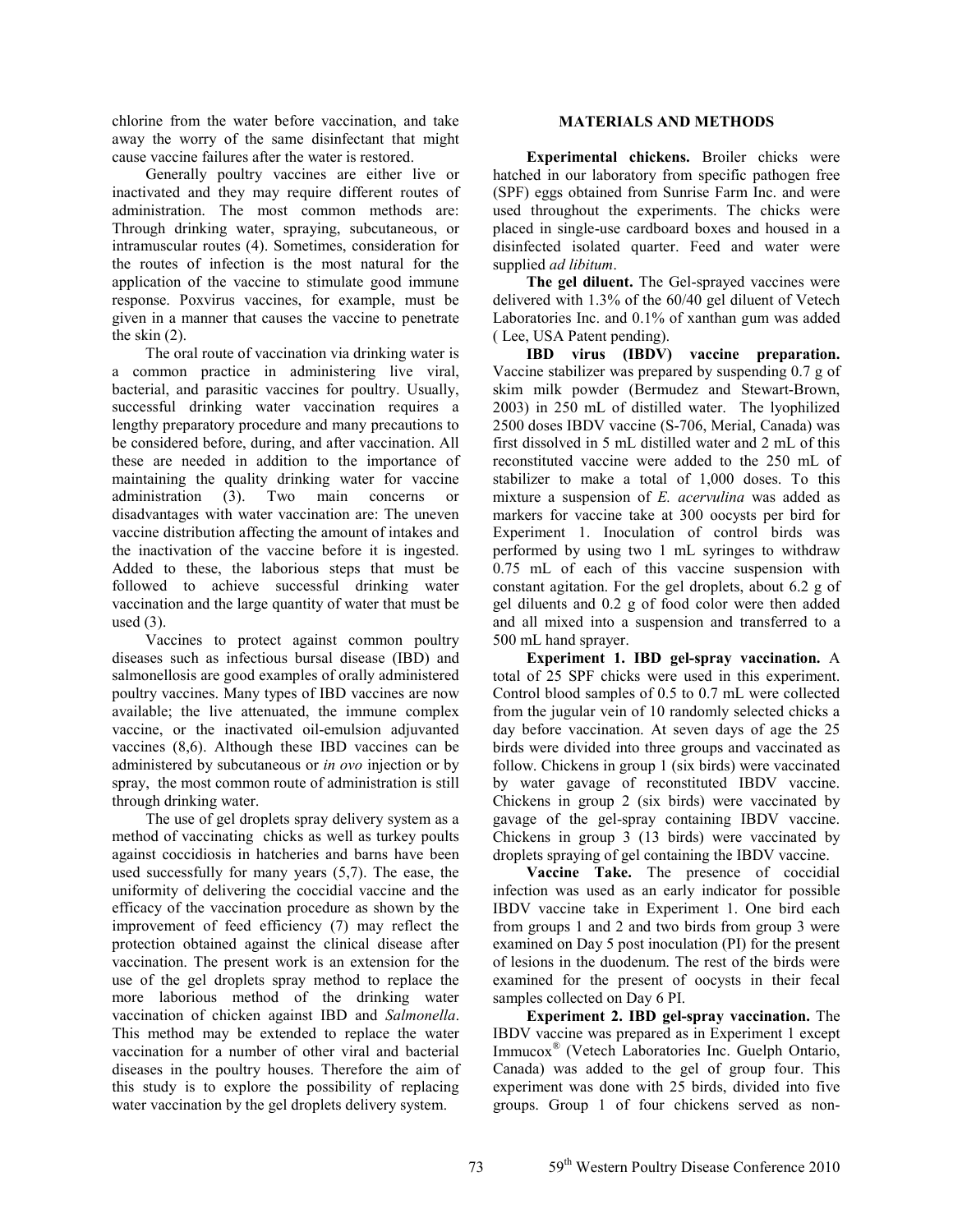vaccinated controls. Chickens in group 2 and 3 of five chickens each were vaccinated by water gavage and gel gavage respectively. Groups 4 were vaccinated by gel gavage containing Immucox and group 5 of six chickens were vaccinated by gel spray.

**Antibody response to IBD vaccination.** All sera collected before and after vaccination in Experiments 1 and 2 were tested for presence or absence of antibody to IBDV by ELISA test. This was done by the Laboratory Services of the Animal Health Laboratory of the University of Guelph, Guelph, Ontario.

*Salmonella* **vaccine.** A live mutant of *Salmonella* Typhimurium vaccine (Salmune®) was used (CEVA, Lenexa, KS, USA).

*Salmonella* **gel spray vaccination.** This experiment was done to determine if commercially available live *Salmonella* vaccine can be uniformly delivered by the gel-spray method and if it can be used as an alternative method to water vaccination without being affected by coccidiosis vaccine (Immucox) when mixed. Before vaccination, cloacal swabs as negative controls were randomly collected from 10 birds, four days before any of the 12-day old SPF birds were vaccinated. Then, the 25 birds were vaccinated and divided into two groups of 15 birds each in the sprayed groups and 10 in the gavage group. The prepared Gelspray that mixed with the vaccines was plated for *Salmonella* identification. Gel-sprayed birds were sprayed at a rate of one spray per three birds which is equal to about one recommended dose (0.25 mL/bird). The positive control birds were inoculated by gavage with the recommended dose of Salmune (0.25mL) through a 1-mL syringe.

### **RESULTS**

**Serum antibodies response to IBD vaccination.**  In Experiment 1, the mean ELISA titers of chickens vaccinated by water or gavage and droplets spraying are shown in Table (1). Chickens responded well to the different method of vaccination especially at day 14 and 18 post vaccination, also, good response was obtained at day 11 post vaccination in the group which was vaccinated by the gel gavage route. The mean titers were 2946 and 2850 at 14 and 18 days post vaccination in water gavage respectively. Mean titers of 1805 and 2517 were recorded in the gel gavage group at 14 and 18 days post vaccination respectively (Table 1). The mean titer of chickens vaccinated by the gel droplets at 11 days post vaccination was low, but at 14 days post vaccination the mean ELISA was 3610 which is the highest titer compared to all the groups and to those titers at all periods post vaccination (Table 1). At 18 days post vaccination the ELISA titers were comparable for all groups (Table 1). The percentages of positive antibody titers in all groups were gradually

increased and reached 100% at 18 days post vaccination (Table 1).

**Vaccine take as shown by coccidial infection.** In Experiment 1, duodenal lesions were detected in one of one chick examined and oocysts were detected in four fecal samples out of five examined chickens from the group vaccinated by water gavage. In the chickens vaccinated by the gel gavage duodenal lesions were detected in one of one chick examined and oocysts were detected in all. In the group vaccinated by gel droplets spraying, duodenal lesions were detected in two of two chickens examined and oocysts were detected in six fecal samples out of 10 (Table 1).

In Experiment 2 mean ELISA antibody titers at 11 days post vaccination were generally low except in the group vaccinated by the gel gavage route it reached 2380. The highest mean ELISA titers at 18 days post vaccination reached 2595 in the group vaccinated by the gel droplets spraying that mixed with Immucox method compared to the other groups. The mean ELISA titers of all vaccinated groups were gradually increased with time, but the mean titers of the groups vaccinated by droplets gel spray method, with and without Immucox vaccine, were more uniformly increased (Table 1).

*Salmonella* **gel spray vaccination.** All the 10 chickens sampled before vaccination were negative for *Salmonella*. Direct plating of the vaccine revealed pure culture of the vaccine *Salmonella*. All chickens, except one, that were vaccinated by the gel droplets vaccination method including the chickens that had received Immucox and Salmune vaccines mixture; were positive for vaccine *Salmonella* when swabbed from cloaca at two days post vaccination.

### **DISCUSSION**

Finding an alternative to drinking water in the delivery of live poultry vaccines, may be necessary partly because of the tedious procedure needed for the avoidance of chlorine before and after vaccine is applied. In addition to that, the stress of water deprivation to the birds, as well as the increase in the use of closed watering system, all of which makes water vaccination more difficult  $(1,2)$ .

An alternative with coarse-water spray for IBD vaccination had recently been shown to be successful (1). The modified gel droplets application, reported here, may be another option for this application of IBD vaccination. This is supported by comparable antibody responses of these sprayed chicks to the control birds (Table1).

Similarly, the recovery of the vaccine *Salmonella* from cloacal swabs, were almost the same from the control group vaccinated by water gavage and the group vaccinated by the droplets spraying method.